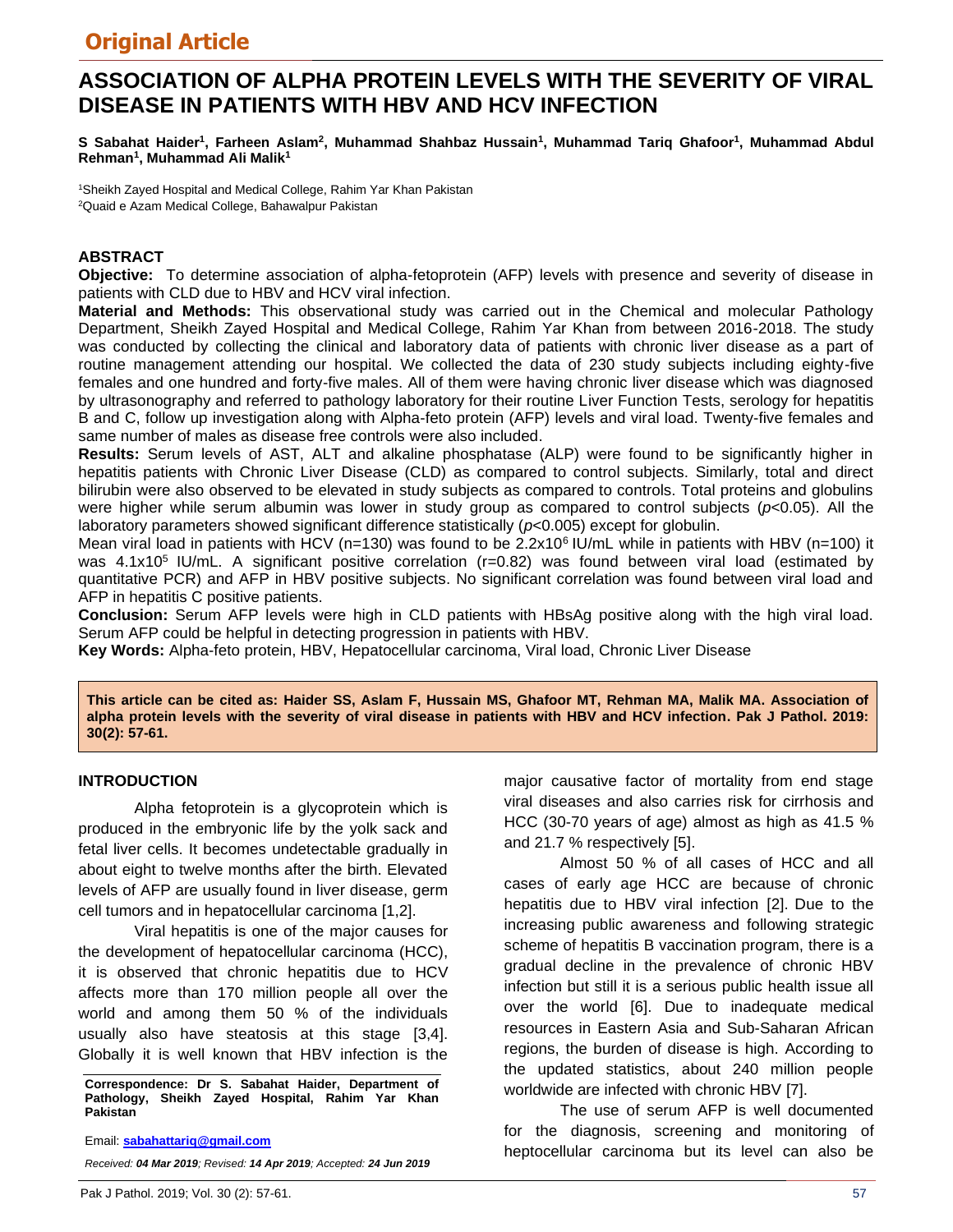increased in certain malignancies other than liver and also in hepatitis which may be acute or chronic in nature [8]. The serum levels of AFP have been reported previously to increase during regeneration of hepatocytes following resection or necrosis [9]. It has also been observed that ALT levels have direct correlation with serum AFP levels in patients suffering from recurrent exacerbation of chronic hepatitis with histological evidence of bridging necrosis on liver biopsy. The prevalence of high serum AFP levels has been observed from 10 % to 42 % in chronic hepatitis C patient [10].

The present study has been planned to study the correlation of the serum AFP levels with viral load. We also observed the relationship between the concentration of AFP levels with gender and severity of CLD in the study population.

### **MATERIAL AND METHODS**

The study was conducted by collecting the clinical and laboratory data of patients with CLD as a part of routine management attending our hospital. The study was carried out after taking the ethical approval from the institutional review board. We collected the data of 230 study subjects including eighty-five females and one hundred and forty-five males. All of them were having CLD which was diagnosed by ultrasonography and referred to pathology laboratory for their routine LFTs, serology for hepatitis, follow up investigation along with Alpha protein levels and viral load. We also included age and gender matched twenty-five females and same number of males as disease free controls. Patients with diabetes mellitus, hypertension and any other infection (HIV) or coinfection (HDV) were excluded. A specific proforma was designed to keep the record of all the patients included in the study.

Hepatitis B surface Antigen (HBsAg) and anti-hepatitis C viral load was detected by RT-PCR, by using the prescribed protocol given in the kit. The amplified product was detected by using fluorescent dyes in RT-PCR, which were linked to the oligonucleotide probes to bind specifically with the amplified product and then the fluorescent probes were detected after each replication cycle. The lower detection limit of the assay used was  $5.0 \times 10^2$  IU/ml while its higher detection limit was  $5.0 \times 10^8$  IU/ml. Their health records were searched for diagnosis, age, sex and other medical history of the patients at the time of presentation. A specific laboratory code was assigned for each patient so that no name or identifier other than age, sex appears in our record. AFP level was assayed using ELECSYS e411 by

Roche diagnostics, Switzerland. The principle of the technique is based on Electrochemiluminescence immunoassay. HBV and HCV viral load was detected using quantitative Real time RT-PCR. While the liver functions tests were evaluated using Beckman Coulter AU-680 USA. Twenty-five males and 25 females of similar ages were used as controls. They were recruited in 2017 from disease-free staff and students of the hospital, who had no evidence of CLD based on history and normal laboratory findings.

**Statistical Analysis:** Data was entered in SPSS version 22 and descriptive statistics was carried out like the frequency distribution etc. Inferential statistics like Independent sample-t-test for parametric data was used for statistical comparison of the results. Pearson`s Correlation was used to study the correlation between AFP levels and viral load.

## **RESULTS**

There were 145 male (63.04 %) and 85 females (36.96 %) with age ranged from 30 to 70 with a mean of  $43 \pm 6.5$  years. Hundred (43 %) out of 230 subjects were seropositive for HbsAg while 130 (57 %) were seropositive for Anti HCV. The control subjects were negative for both HBsAg and Anti HCV. The mean AFP level of the study patients was  $229 \pm 14$  ng/mL while the mean of control was  $10 \pm 11$  $ng/mL (p < 0.01)$ 

The mean (AST) activity was  $147 \pm 18$  µ/L, while the mean control value was  $10.8 \pm 12$  µ/L. The means (ALT) and alkaline phosphatase (ALP) activities were  $85 \pm 12$  µ/L and  $176 \pm 15$  µ/L, respectively, while the means activities in control subjects were  $14 \pm 10$   $\mu/L$  and  $60\pm 12$   $\mu/L$ , respectively. The means total bilirubin and direct bilirubin were 78.7  $\pm$  6.8 µmol/L and 21.0  $\pm$  4.1 μmol/L, while the means of the control subjects were 10.6  $\pm$  1.2 µmol/L and 4.2  $\pm$  1.0 µmol/L, respectively. The means total protein, albumin and globulin were 55.6  $\pm$  3.6 g/L, 28.6  $\pm$  1.9g/L and 20.6  $\pm$  2.8 g/L, respectively, their mean control values were 65.2  $\pm$ 1.1 g/L,  $42.1 \pm 1.1$  g/L and  $21.9 \pm 1.2$  g/L. Statistically significant differences were observed in all the parameters (p< 0.001) except for globulins. Mean viral load in patients with HCV (n=130) was found to be 2.2x10<sup>6</sup> IU/mL while in patients with HBV (n=100) it was 4.1x10<sup>5</sup> IU/mL. A significant positive correlation  $(r = 0.82)$  was found between viral load (estimated by quantitative PCR) and AFP in HBV positive subjects. No significant correlation was found between AFP levels and viral loads in HCV positive subjects.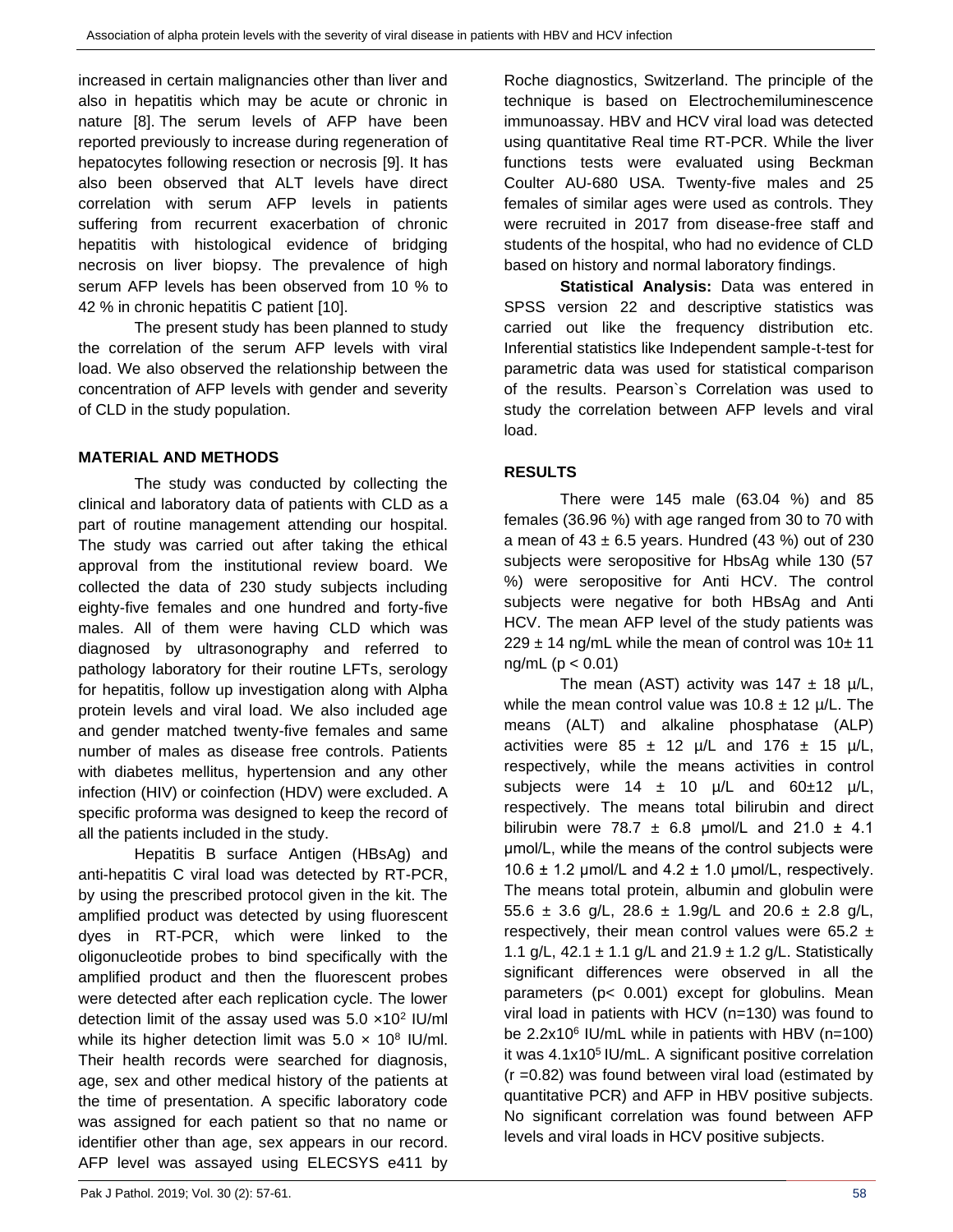| Table-1: Clinical and Biochemical characteristics of |  |  |  |  |
|------------------------------------------------------|--|--|--|--|
| study subjects with CLD and disease-free controls.   |  |  |  |  |
| (mean $\pm$ SEM).                                    |  |  |  |  |

| Variable                 | Study<br>subject | Control        |         |
|--------------------------|------------------|----------------|---------|
| Age (years)              | $45 \pm 6.5$     | $42 + 2.5$     |         |
| Number of subjects       | 230              | 50             |         |
| HbsAg +ve                | 100 (43 %) 0(0%) |                |         |
| Anti HCVAb +ve           | 130 (57%) 0(0%)  |                |         |
| AFP (ng/ml)              | $229+14$         | $10+11$        | < 0.001 |
| AST(U/L)                 | $147 + 18$       | $10.8 + 12$    | p<0.001 |
| ALT (U/L)                | $85+12$          | 14±10          | p<0.001 |
| ALP(U/L)                 | $176 + 15$       | $60+12$        | p<0.001 |
| Total Bilirubin(umol/L)  | 78.7±6.8         | $10.6 \pm 1.2$ | p<0.001 |
| Direct Bilirubin(umol/L) | 21±4.1           | $4.2 \pm 1.0$  | p<0.001 |
| <b>Total Protein</b>     | $55.6 \pm 3.6$   | $65.2 \pm 1.1$ | p<0.001 |
| $\mathsf{Albumin}(g/L)$  | $28.6 \pm 1.9$   | $42.1 \pm 1.1$ | p<0.001 |
| Globulin(q/L)            | $20.6 \pm 2.8$   | $21.9 \pm 1.2$ | p>0.001 |

**Table-2: Gender distribution of HBV and HCV infection.**

| Gender | Total | HBV<br>positive | <b>HCV</b><br><b>Positive</b> |
|--------|-------|-----------------|-------------------------------|
| Male   | 145   | 59 %            | 55.3%                         |
| Female | 85    | 41 %            | 44.7%                         |

**Table-3: Laboratory parameters of chronic liver disease patients (mean ± SD).**

| <b>Variables</b>           | <b>HBV</b><br>positive<br>CLD<br>group | <b>HCV positive</b><br><b>CLD</b> group | P-value  |
|----------------------------|----------------------------------------|-----------------------------------------|----------|
| AFP(ng/ml)                 | $205 \pm 34$                           | $155 + 15$                              | < 0.0001 |
| AST(IU/L)                  | $120+12$                               | $85 + 24$                               | < 0.005  |
| ALT(IU/L)                  | $80+20$                                | $75 + 13$                               | 0.07     |
| ALP(IU/L)                  | $130+28$                               | $1125 \pm 30$                           | 0.86     |
| Total bilirubin<br>(mq/dl) | $2.3 + 1.1$                            | $2.0 \pm 2.0$                           | 0.85     |
| Albumin (g/L)              | $23+10$                                | $21 + 15$                               | 0.05     |





**Figure-2: AFP and viral load correlation in HBV subjects (n=100)**

#### **DISCUSSION**

Alpha fetoprotein is a 70 KDa-glycoprotein which is usually not found in disease free adults. It has role as tumor marker and used as a biomarker for hepatocellular carcinoma and other gastrointestinal tumors. It is normally produced in fetal life by liver and yolk sac. Increased AFP levels are also observed in patients with viral hepatitis, without hepatocellular carcinoma or cirrhosis. In western countries prevalence of AFP is found to be between 10 to 40 % in patients with chronic hepatitis [11]. The mean AFP level (Table-1) in the present study patients were found to be 159±9.9 ng/mL while the mean of control was  $1.93\pm0.24$  ng/mL ( $p < 0.01$ ) as the study population were the patients with chronic liver disease. Though increased level of AFP may also be found in certain benign conditions like hepatic necrosis, cirrhosis, acute and chronic hepatitis, pregnancy and ataxia-telengectasia for which the underlying mechanism can be altered hepatocytehepatocyte interactions and loss of normal architecture arrangement following liver injury resulting in elevated AFP levels [12,13].

The result indicated that 57 % of the study subjects (Table-1) were positive for HCV antibody. Though the epidemiological data suggests that in contrast to the common belief of association of HCC with HBV infection as major etiological factor, HCV is the most common cause of HCC and CLD in countries with high prevalence rate of HCV such as Pakistan and Egypt [14].

HBV was found to be positive in 43 % of patients with CLD in our study. The prevalence of HBV observed in different regions of Punjab showed the highest rate in district Rahim Yar Khan (8 %) followed by Liaqat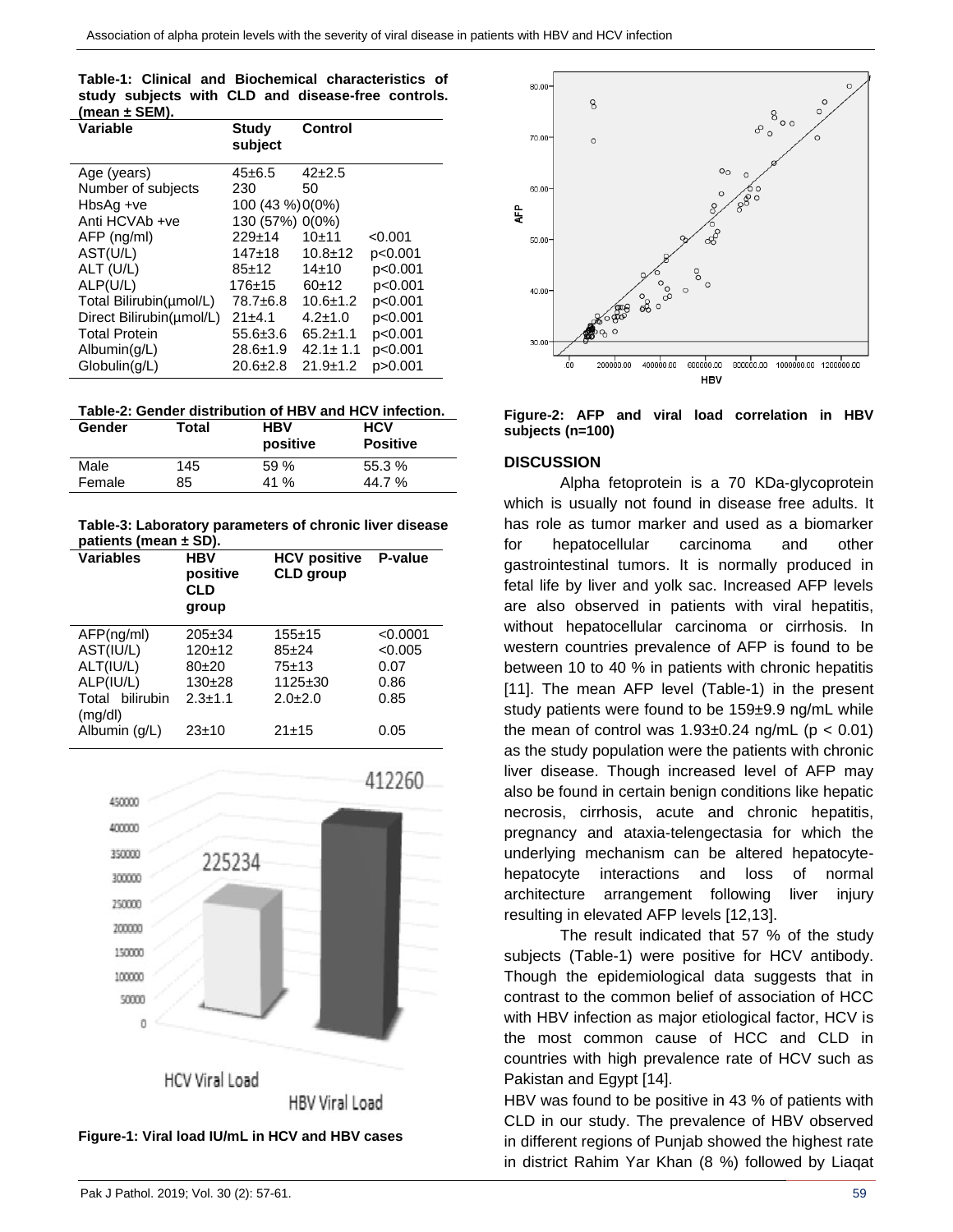Pur (6.99 %), Pak Patten (5.32 %) and Gujranwala (5 %). While lowest prevalence was observed in Lahore (2.3 %) and Depal Pur (3 %) [15].

This alarming rise in the prevalence of HBV in many districts of Punjab including Rahim Yar Khan is attributable to many factors like illiteracy, lack of awareness about communicable diseases, poor socioeconomic status, unsafe transfusions of blood and increases in intravenous drug abuse.<sup>16</sup>Data from another study reported the risk factors of HBV infection in people exposed to unsafe dental and general surgery, repeated use of syringes by the quacks and non-hygienic practices at the barber shops can be the possible factors for the transmission of infection [17].

In our study the levels of AFP were significantly high in patients with CLD due to HBV or HCV infections as compare to the control subjects which further signifies the utility of this biomarker for not only the diagnosis of chronic liver disease but also for its follow up. While it is considered as a predictive marker for the development of hepatocellular carcinoma in patients with cirrhosis [18,19].

Moreover, AFP levels in this study were found to be more elevated in patients with HBV infection as compare to HCV patients along with markers of hepatic inflammation (i.e. transaminases AST/ALT ratio and elevated AST, ALT) These findings can predict the aggressive behavior of the diseases process and its outcome in term of survival rate. These findings are in agreement with the studies carried out recently [20,21].

Mean AFP levels and viral load were also found to be high in patients with HBV infection in this study than in patients with HCV. These results are consistent with the study carried out by M. E. Mendy et al [22] showing that persistently elevated HBV-DNA levels may be used as a predictive marker for the development of chronic liver disease [23] or HCC and supporting the premise that these markers can be useful and durable for the estimation of the risk of the disease progression [24].

### **CONCLUSION**

Since serum AFP levels were high in CLD patients with HBsAg positive along with the high viral load. Serum AFP could be helpful in detecting progression in patients with HBV viral infection. With this observation it can be suggested that chronic liver disease patients may shall be tested not only for the seromarkers but also for the HBV DNA viral load along with AFP levels for the early risk prediction of hepatocellular carcinoma.

# **AUTHORS CONTRIBUTION**

**S.Sabahat Haider:** Design, data acquisition, analysis and final approval.

**Farheen Aslam:** Literature review & statistical analysis.

**Muhammad Shahbaz Hussain:** Sample analysis and literature review.

**Muhammad Tariq Ghafoor:** Final review and approval of manuscript.

**Muhammad Abdul Rehman:** Director & incharge of project.

**Muhammad Ali Malik:** Data collection & entry of Data in SPSS.

#### **REFERENCES**

- 1. Malaguarnera G, Giordano M, Paladina I, [Berretta](https://www.ncbi.nlm.nih.gov/pubmed/?term=Berretta%20M%5BAuthor%5D&cauthor=true&cauthor_uid=20339916)  [M,](https://www.ncbi.nlm.nih.gov/pubmed/?term=Berretta%20M%5BAuthor%5D&cauthor=true&cauthor_uid=20339916) [Cappellani A,](https://www.ncbi.nlm.nih.gov/pubmed/?term=Cappellani%20A%5BAuthor%5D&cauthor=true&cauthor_uid=20339916) [Malaguarnera M,](https://www.ncbi.nlm.nih.gov/pubmed/?term=Malaguarnera%20M%5BAuthor%5D&cauthor=true&cauthor_uid=20339916) et al. Serum markers of hepatocellular carcinoma. Dig Dis Sci. 2010; 55: 2744–55.
- 2. Sherman M. Hepatocellular carcinoma: epidemiology, surveillance, and diagnosis. Semin Liver Dis. 2010; 30: 3–16.
- 3. Lauer GM, Walker BD. Hepatitis C virus infection. N Engl J Med. 2001; 345: 41-52.
- 4. Poynard T, Yuen MF, Ratziu V[, Lai CL.](https://www.ncbi.nlm.nih.gov/pubmed/?term=Lai%20CL%5BAuthor%5D&cauthor=true&cauthor_uid=14697814) Viral hepatitis C. Lancet. 2003; 362: 2095-100.
- 5. Chen CJ, Yang HI. Natural history of chronic hepatitis B revealed. J Gastroenterol Hepatol. 2011; 26: 628–38.
- 6. El-Serag HB. Epidemiology of viral hepatitis and hepatocellular carcinoma. Gastroenterology. 2012; 142: 1264–73.
- 7. Ott JJ, Stevens GA, Groeger J, Wiersma ST. Global epidemiology of hepatitis B virus infection: new estimates of age-specific HBsAg seroprevalence and endemicity. 2012; 30: 2212–19.
- 8. Abdoul H, Mallet V, Pol S, Foutanet A. Serum alpha fetoprotein predicts treatment outcome in chronic Hepatitis C patients regardless of HCV genotype. 2008; 11; 3(6): e2391.
- 9. Chu CW, Hwang SJ, Luo JC, [Lai CR,](https://www.ncbi.nlm.nih.gov/pubmed/?term=Lai%20CR%5BAuthor%5D&cauthor=true&cauthor_uid=11246354) [Tsay SH,](https://www.ncbi.nlm.nih.gov/pubmed/?term=Tsay%20SH%5BAuthor%5D&cauthor=true&cauthor_uid=11246354) [Li CP,](https://www.ncbi.nlm.nih.gov/pubmed/?term=Li%20CP%5BAuthor%5D&cauthor=true&cauthor_uid=11246354)  et al. Clinical, virologic, and pathologic significance of elevated serum alpha-fetoprotein levels in patients with chronic hepatitis C. J Clin Gastroenterol. 2001; 2: 240–4.
- 10. Xu P, Xu CF, Wan XY, Yu CH, Shen C, Chen P, et al. Association between serum alpha-fetoprotein levels and fatty liver disease: a cross-sectional study. World J Gastroenterol. 2014; 20(33): 11865-70.
- 11. Davila JA, Weston A, Smalley W, [El-Serag HB.](https://www.ncbi.nlm.nih.gov/pubmed/?term=El-Serag%20HB%5BAuthor%5D&cauthor=true&cauthor_uid=17700427)  Utilization of screening for hepatocellular carcinoma in the United States. J Clin Gastroenterol. 2007; 41: 777– 82.
- 12. Hu KQ, Kyulo NL, Lim N, Elhazin B, Hillebrand DJ, Bock T. Clinical significance of elevated alpha-fetoprotein (AFP) in patients with chronic hepatitis C, but not hepatocellular carcinoma. American J Gastroenterol. 2004; 99; 5: 860–5.
- 13. Chen CH, Lin ST, Kuo CL, Nien CK. Clinical significance of elevated alpha-fetoprotein (AFP) in chronic hepatitis C without hepatocellular carcinoma. Hepato-Gastroenterology. 2008; 55: 1423–27.
- 14. Ferlay J, Shin HR, Bray F, Forman D, Mathers C, Parkin DM. Estimates of worldwide burden of cancer in 2008: GLOBOCAN 2008. Int J Cancer 2010; 127: 2893-917.